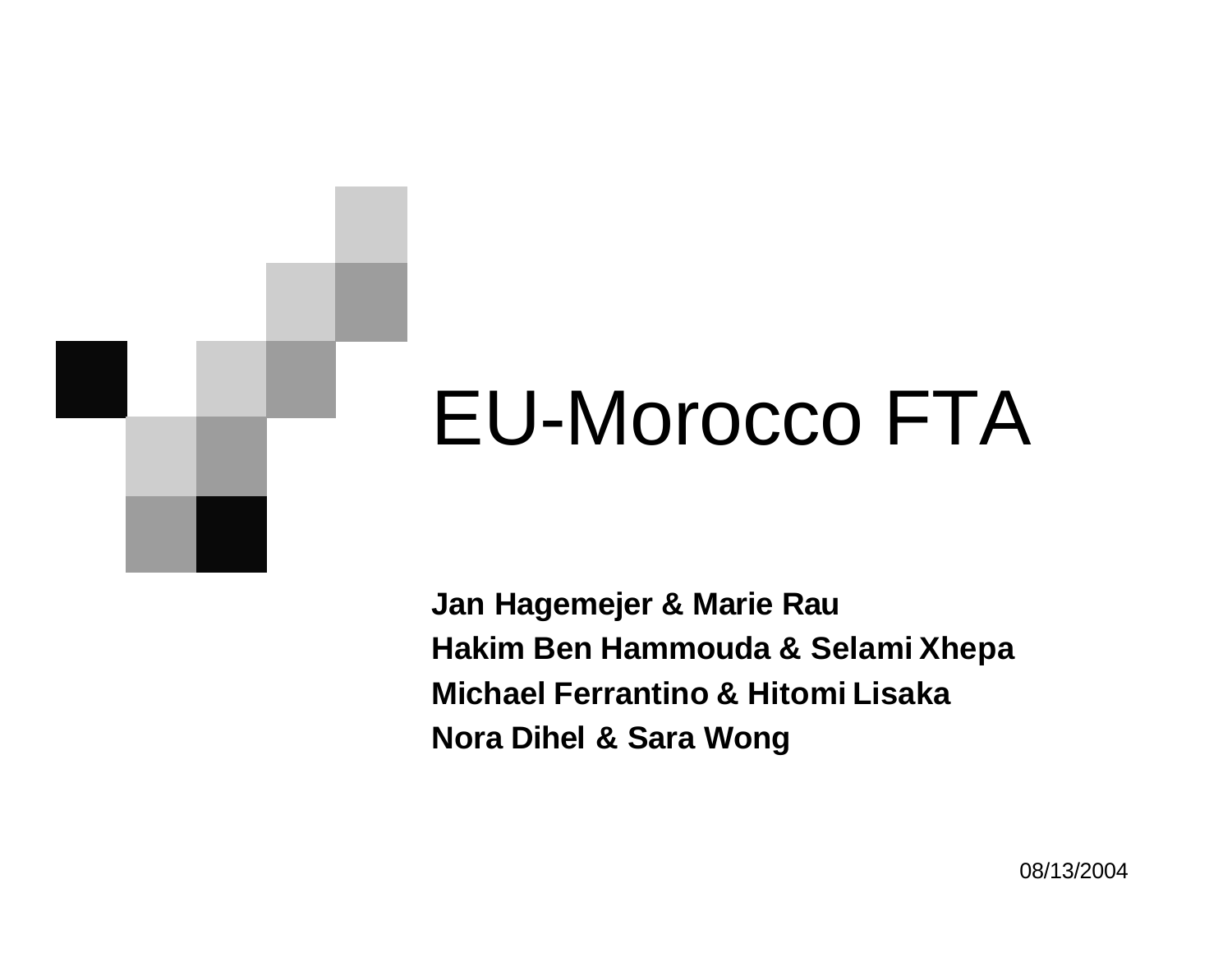### EU-Morocco FTA (Elbehri and Hertel, 2004)

- Unilateral tariff reduction on Moroccan imports from EU
- Tariff reduction only on manufactures
- **n** Imperfect competition and increasing returns to scale

Extensions:

- 1. Effects of FTA on employment in Morocco
- 2. Liberalization of agriculture and the timing of implementation
- 3. Sequencing trade liberalization
- 4. Market structure issues and introducing liberalization in services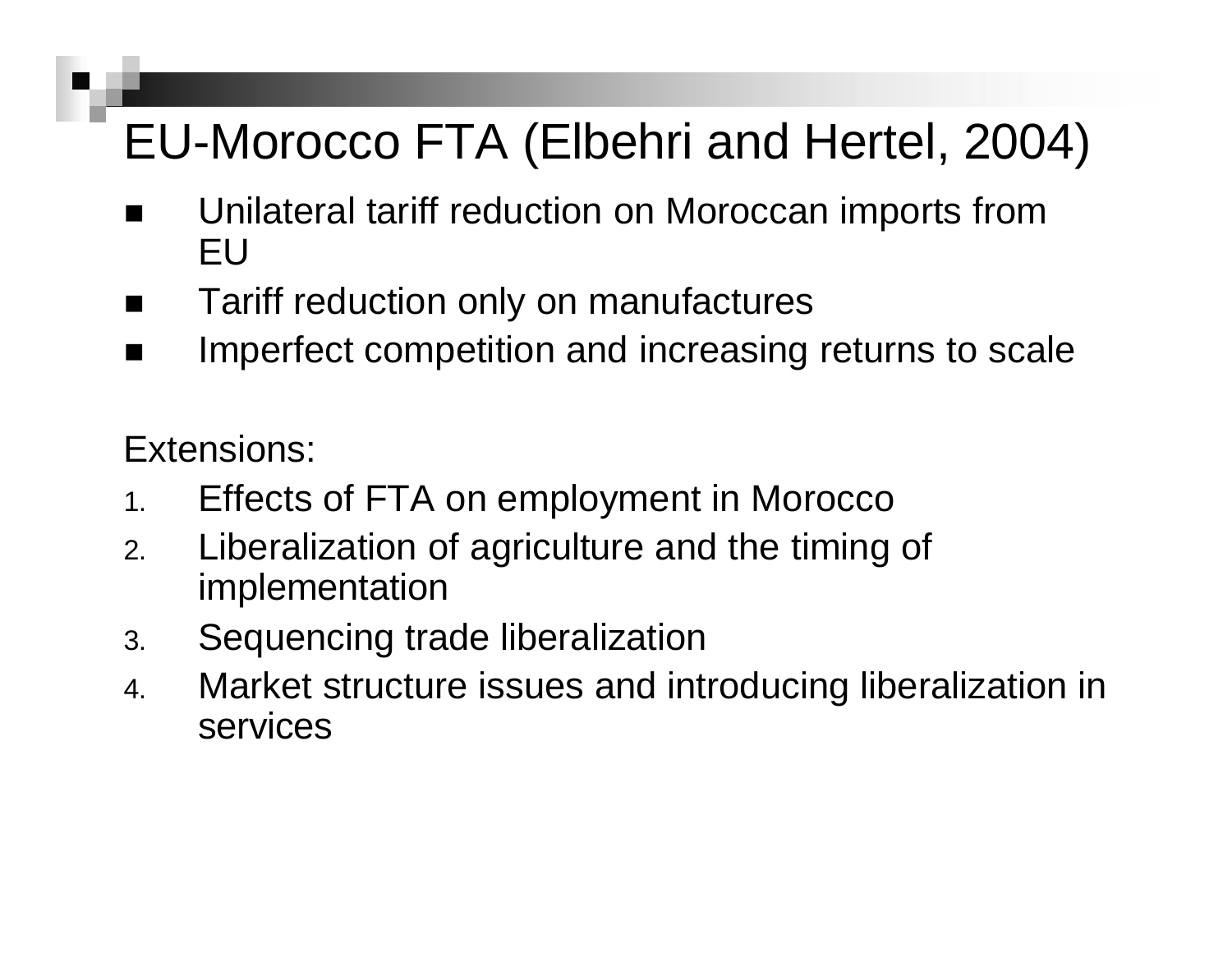Morocco-EU FTA and employment

Experiment: Removal of tariffs on Moroccan imports of manufactures from the EU (unilateral tariff reduction)

4 scenarios:

all assume imperfect competition with fixed number of firms

- 1. full employment, tax replacement
- 2. full employment, no tax replacement
- 3. unemployment, tax replacement
- 4. unemployment, no tax replacement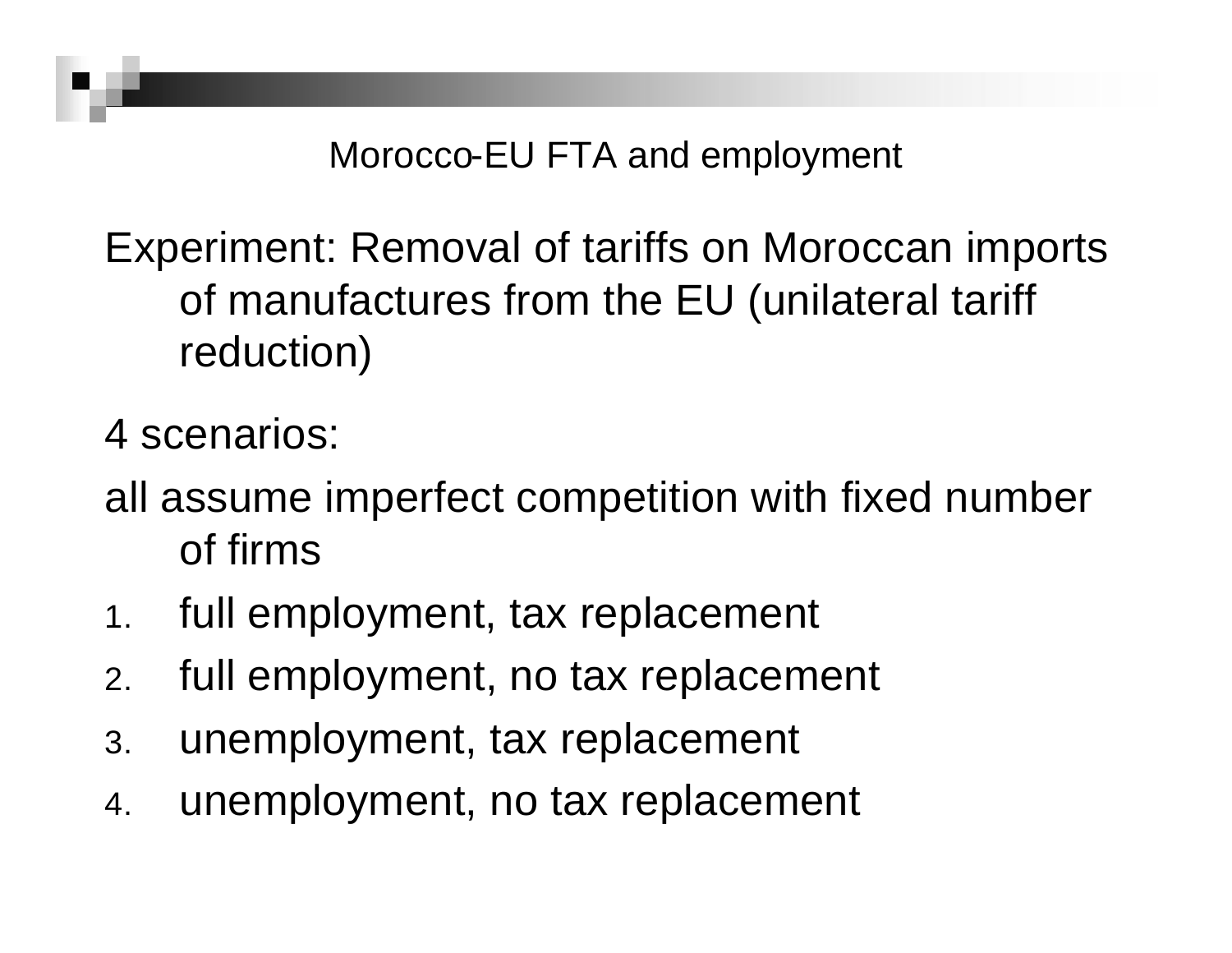Closures:

■ Unemployment (fixed real wage): exogenous: pfactreal("UnSkLab" , "MOR") endogenous: qo("UnSkLab", "MOR")

Morocco-EU FTA and employment

- Tax replacement: exogenous: del\_ttaxr(r) endogenous:  $tp(r)$
- $\blacksquare$  Fixed number of firms: exogenous: firms(j,r)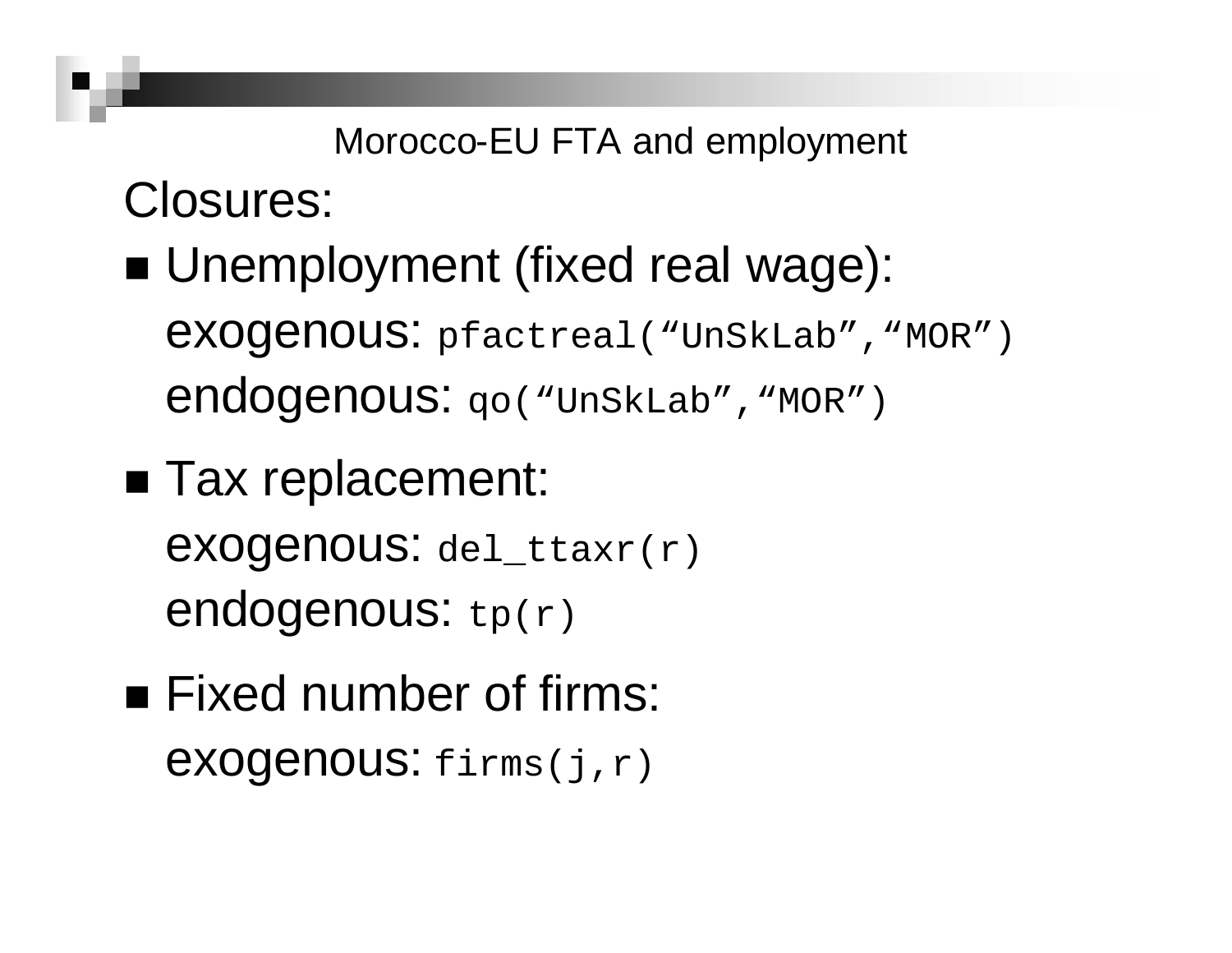Scenarios 1 and 2:

- full employment, tax replacement
- full employment, no tax replacement

Both scenarios feature a decline in output in oligopoly industries

 $\rightarrow$  decline in employment in oligopoly industries

 $\rightarrow$  reallocation of labor to other industries (full employment)

Tax replacement  $\rightarrow$  lost tariff revenues replaced by consumption tax

 $\rightarrow$  Decrease in oligopoly sectors output is smaller under tax replacement

 $\rightarrow$  Consumption tax decreases demand more in non-oligopoly sectors

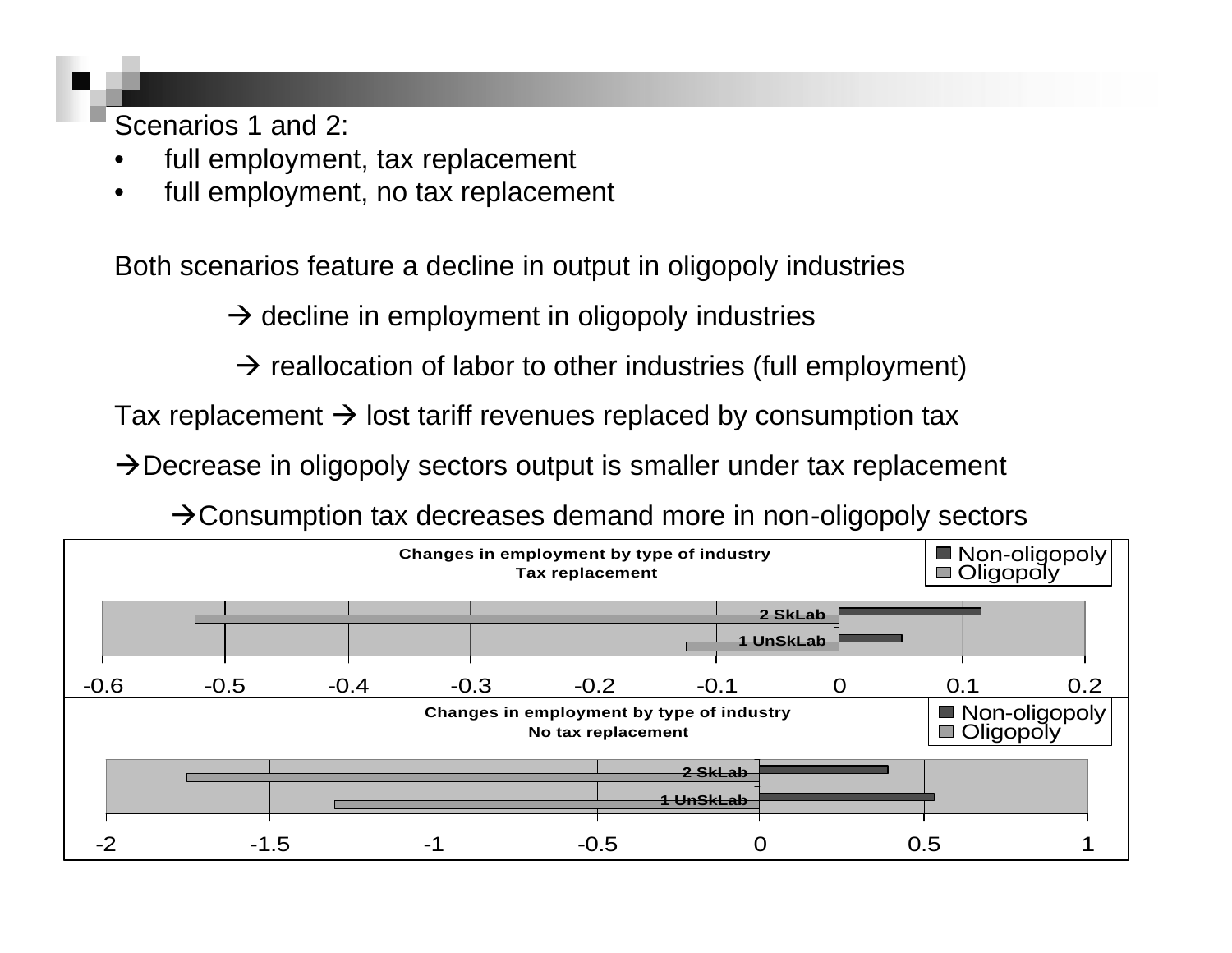#### Scenario 3: Unemployment with tax replacement

1. Output of oligopoly sectors decreases due to increased competition from EU, output of other sectors increases.

The total output drops by 4.25%

 $\rightarrow$  decrease in demand for endowments

 $\rightarrow$  drop in prices of endowments (except UnSkLab)

2. Tax replacement  $\rightarrow$  the consumer price index rises by 4.3%.

Fixed unskilled labor real wage  $\rightarrow$  nominal wage goes up by 4.3%

 $pfactreal(i,s) = pm(i,s) - ppriv(s);$ 

Total change in employment of unskilled labor: -8.4%.

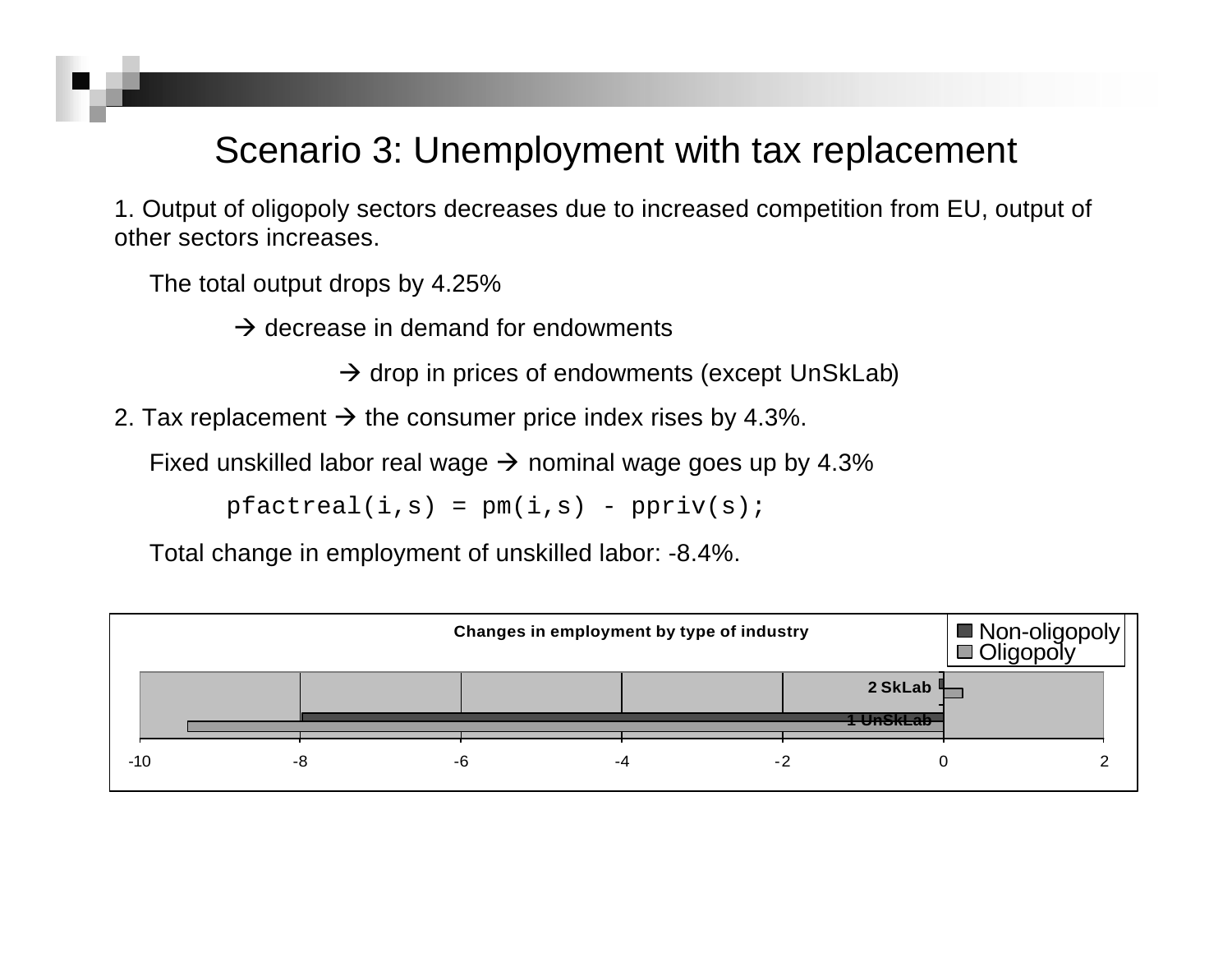#### Scenario 4: Unemployment without tax replacement

- 1. Output of oligopoly sectors decreases, output of other sectors increases  $\rightarrow$  total output increases by 3.7%.
- 2. Tariff cut without increase in consumption tax  $\rightarrow$  the consumer price index falls by 4.2%.

Fixed unskilled labor real wage  $\rightarrow$  nominal wage goes down by 4.3% Total increase in employment of unskilled labor: 8.55%.



#### **Conclusions:**

- Tariff reduction with tax replacement reduces employment.
- $\blacksquare$  The budgetary costs of the tariff reduction are equal to 5.7 percent of income in Morocco – compensation from EU?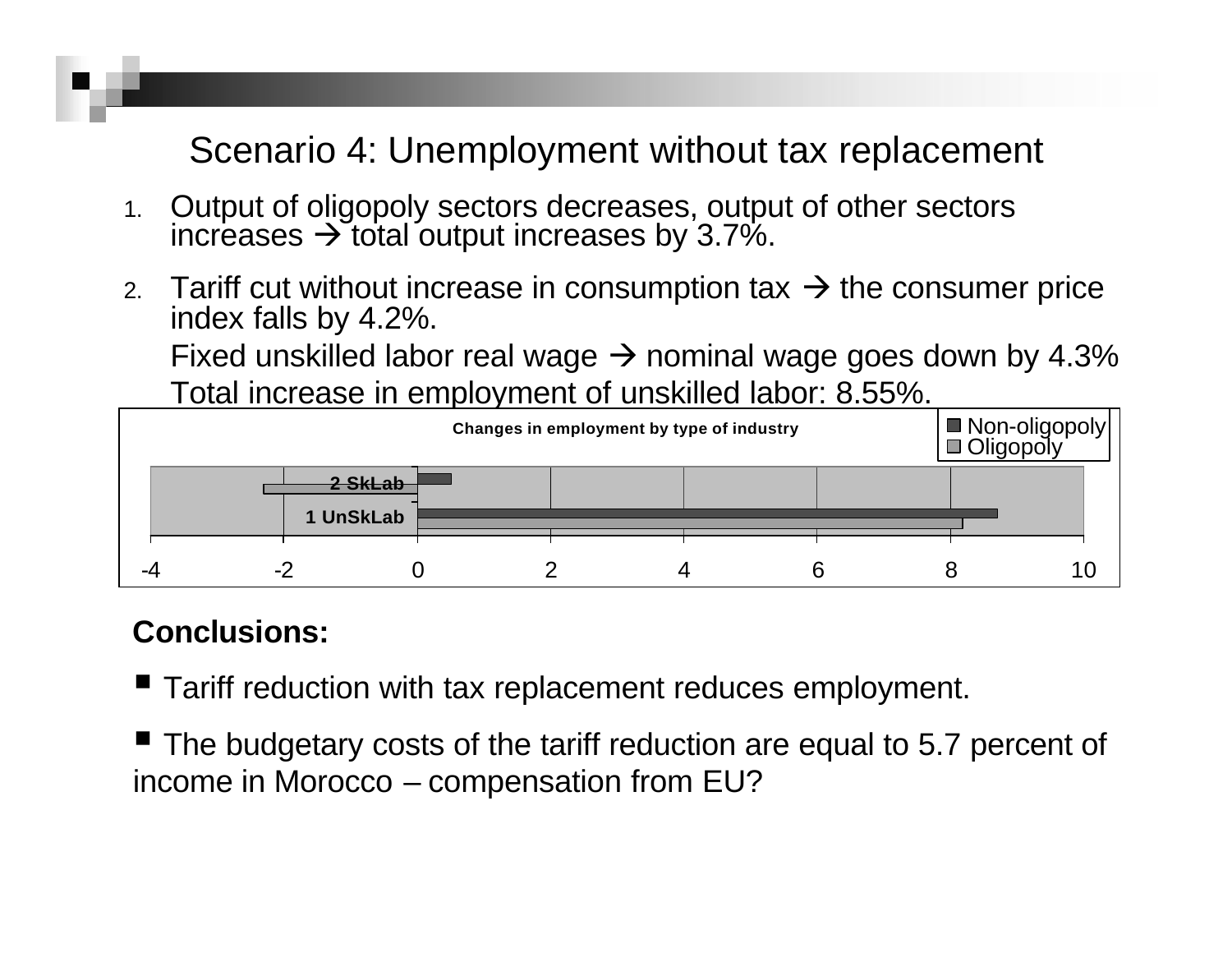### **Agriculture in the FTA**

#### Hakim and Selami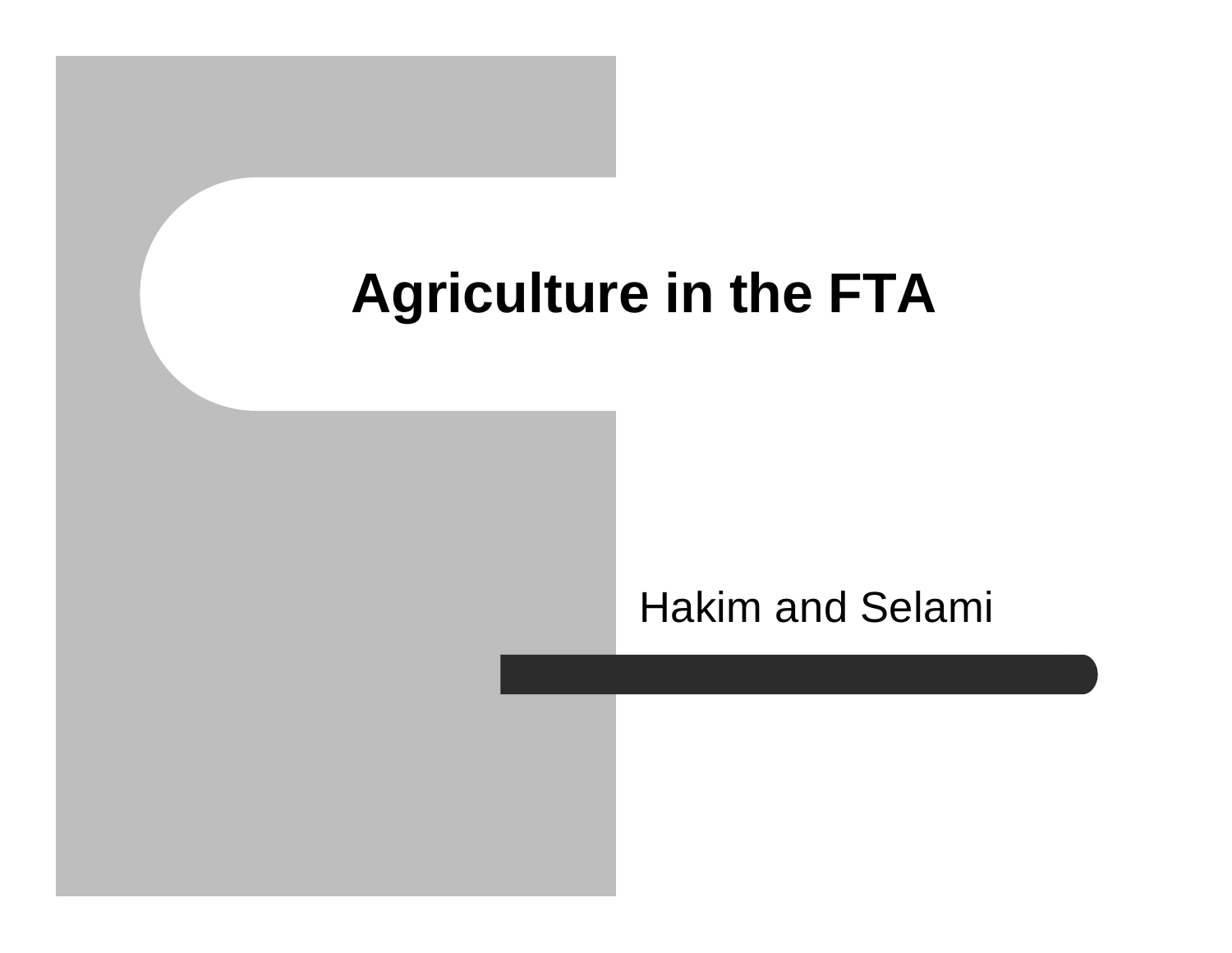# **I. Introduction**

- The EU-Morocco FTA
- $\bullet$  The situation is a win/lose game
- The main question is how to balance this situation and to make it a win/win game?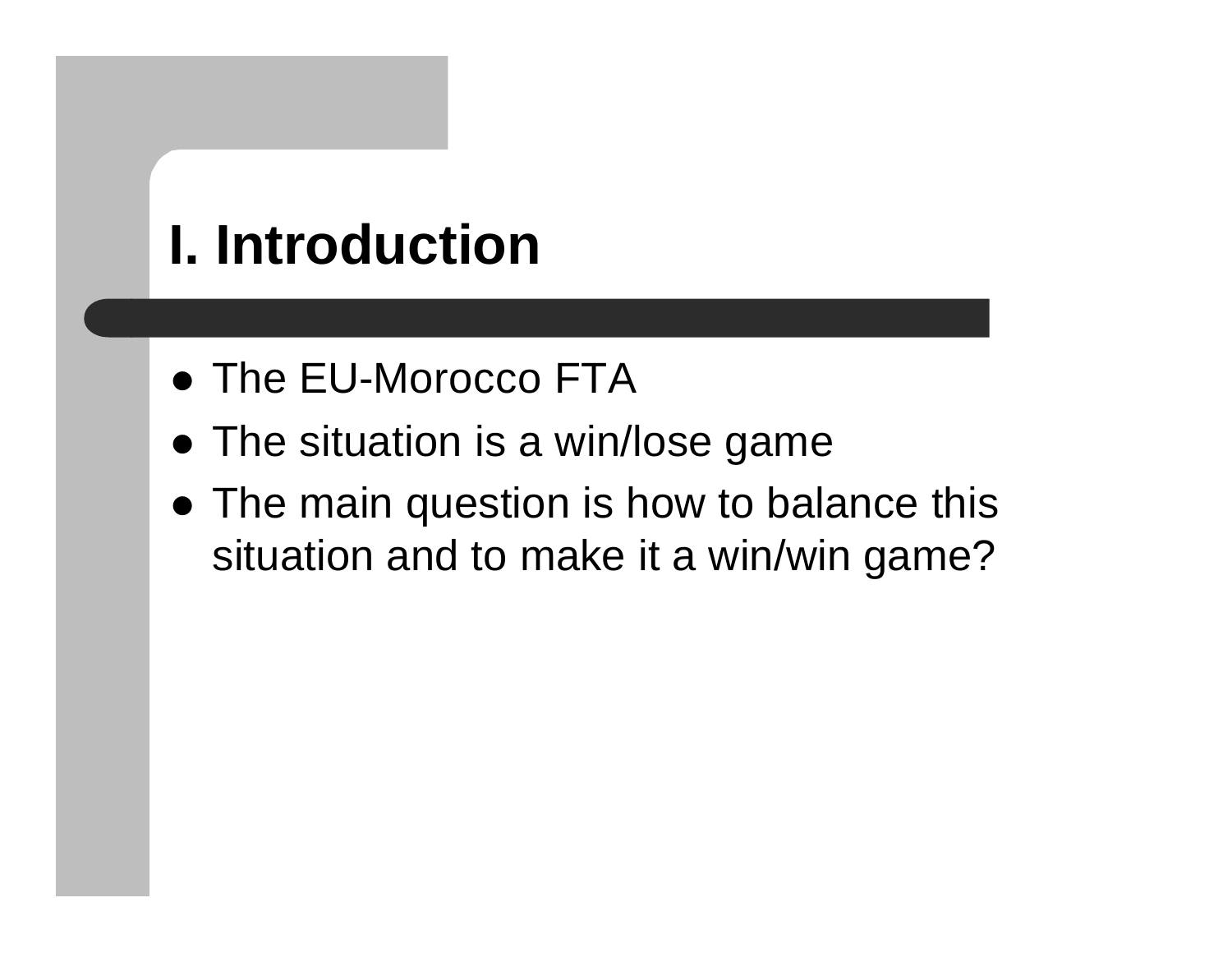# **II. Scenarios:**

- The main hypothesis of these scenarios is to introduce agriculture in the FTA by opening the EU market to the exports from Morocco
- Two scenarios:
- 50% reduction of the Ag tariffs from the EU on the top of the FA
- 100% tariff cut for the Morocco agricultural products by the EU and apply the FTA
- The simulations are based on the No Entry/full employment closure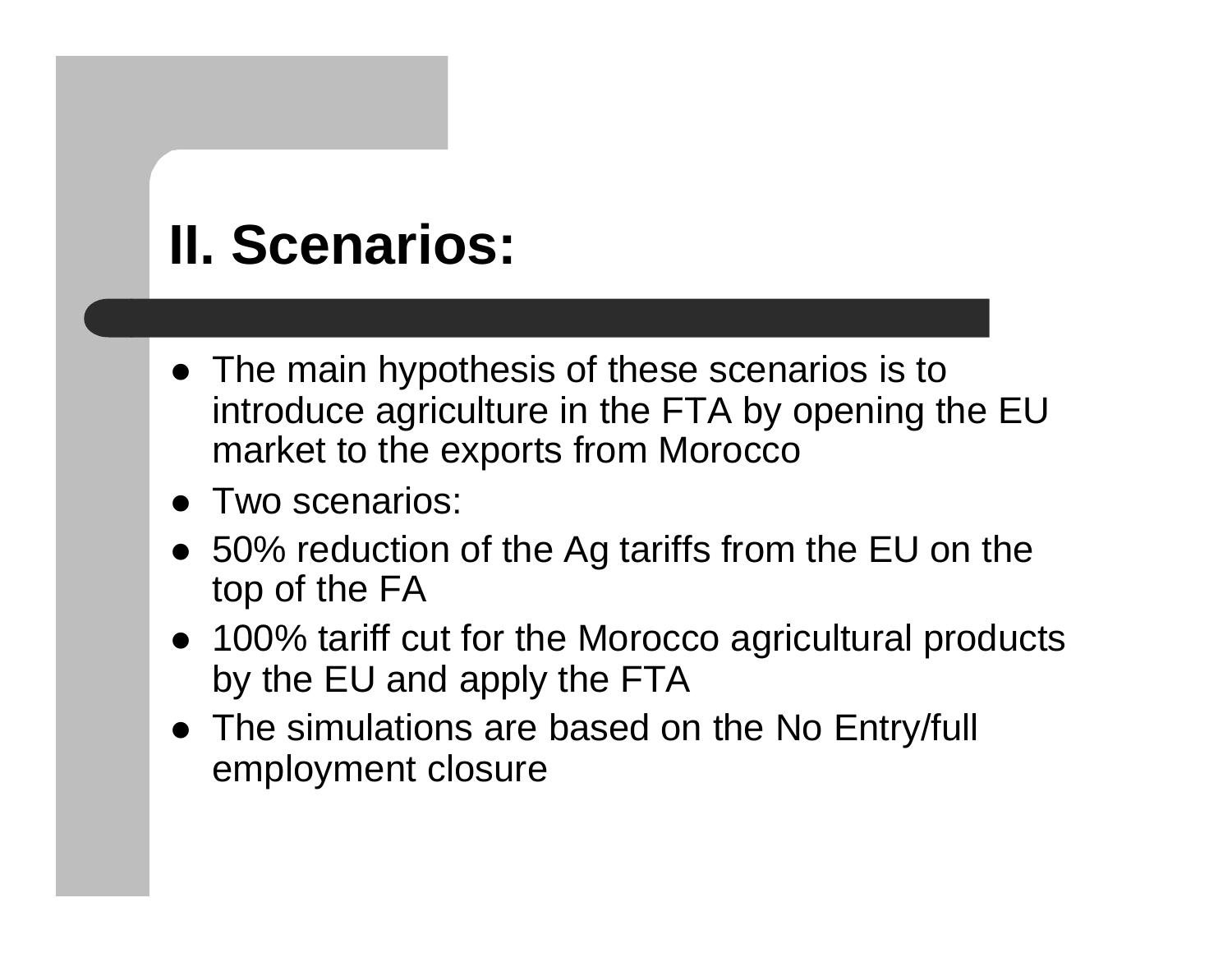### **III. Results: Output improvement:**

| Grains                       | 1.63 | Wood prod.      | $-33.97$ |
|------------------------------|------|-----------------|----------|
| Veg & Fruit                  | 2.17 | Paper           | $-20.71$ |
| Oils&Seeds                   | 2.29 | Chemicals       | $-9.3$   |
| Sugar                        | 1.17 | Metal prod.     | $-19.53$ |
| <b>Plant based</b><br>fibres | 3.31 | Motor veh.      | $-66.98$ |
| Other ag.                    | 5.76 | Light manufact. | 11.31    |
| Livestock                    | 2.23 | Other manufc.   | $-29.62$ |
| Fishing                      | 2.67 |                 |          |

- 12 out of 17 agriculture sectors are turning on positive growth rates (from 7 on the base version);
- $\bullet$  There is a resource allocation from industry to agriculture.

Forestry 4.35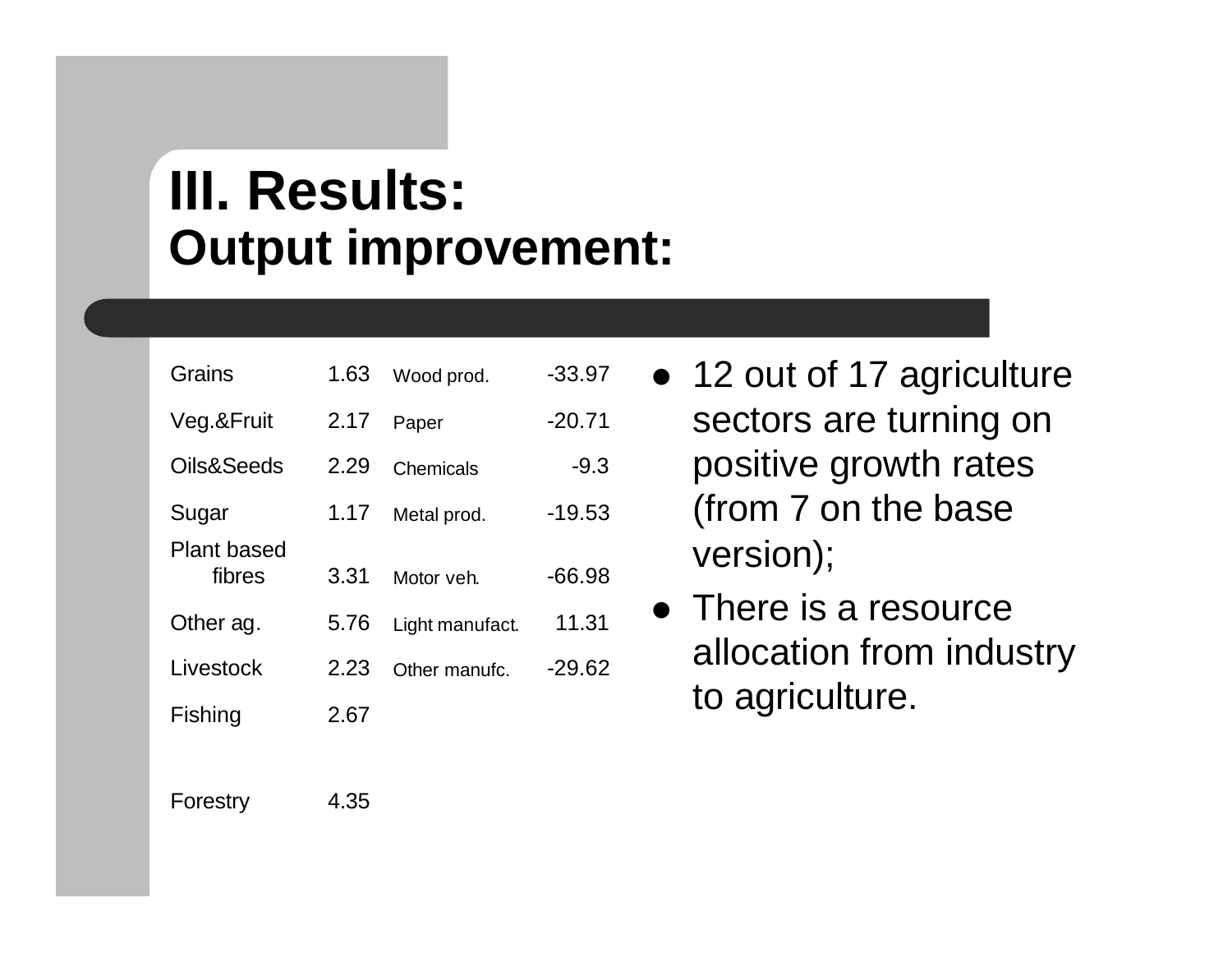#### **Results (cont): Output growth driven mostly by the export growth to the EU**

| Grains                    | 149.93 |
|---------------------------|--------|
| Veg.&Fruit                | 12.83  |
| Oils&Seeds                | 5.68   |
| Sugar                     | 649.12 |
| <b>Plant based fibres</b> | 10.17  |
| Other ag.                 | 13     |
| Livestock                 | 52.28  |
| Fishing                   | 19.3   |
| Forestry                  | 4.76   |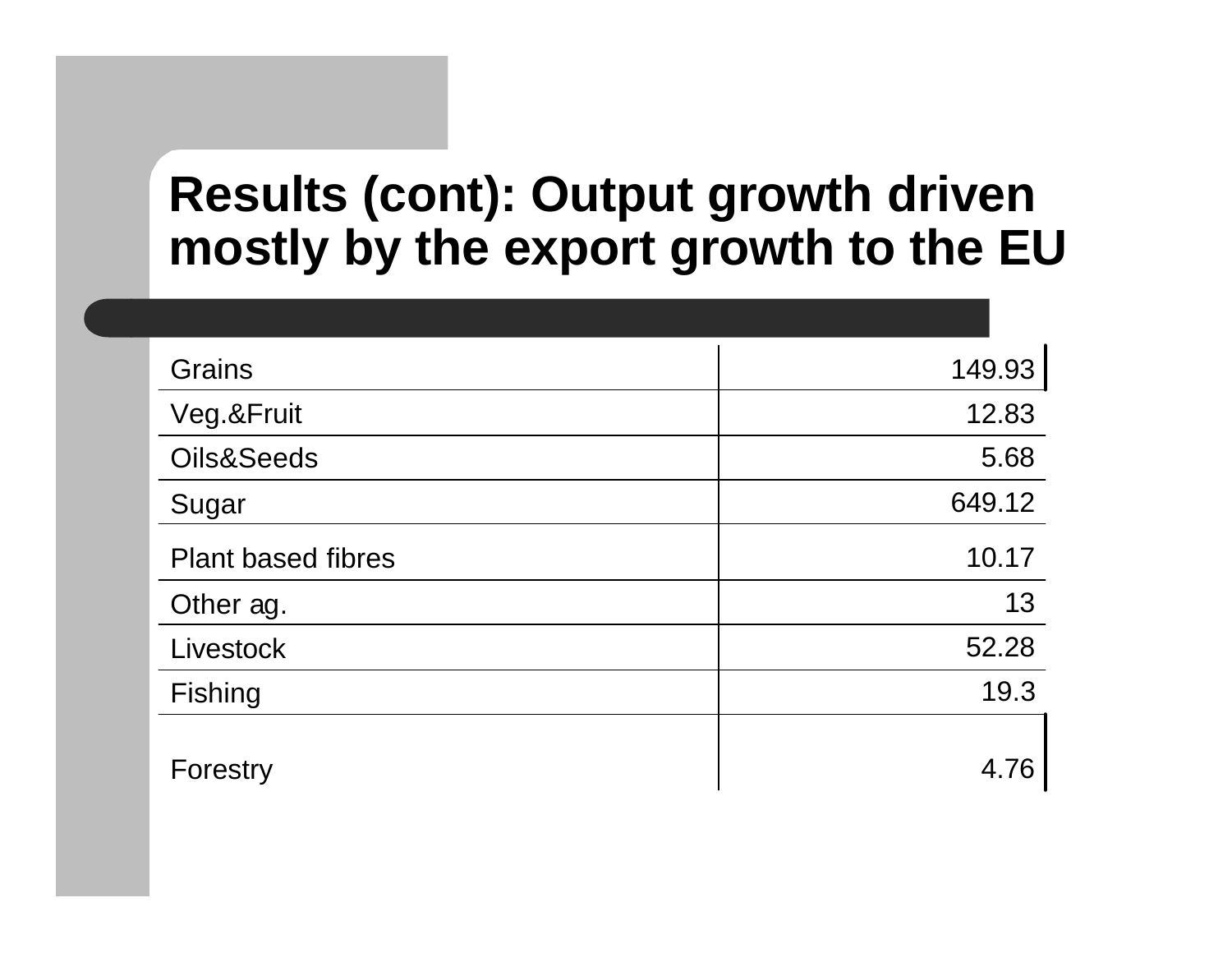#### **Welfare:** the two scenarios are welfare improving both for Morocco and the EU:

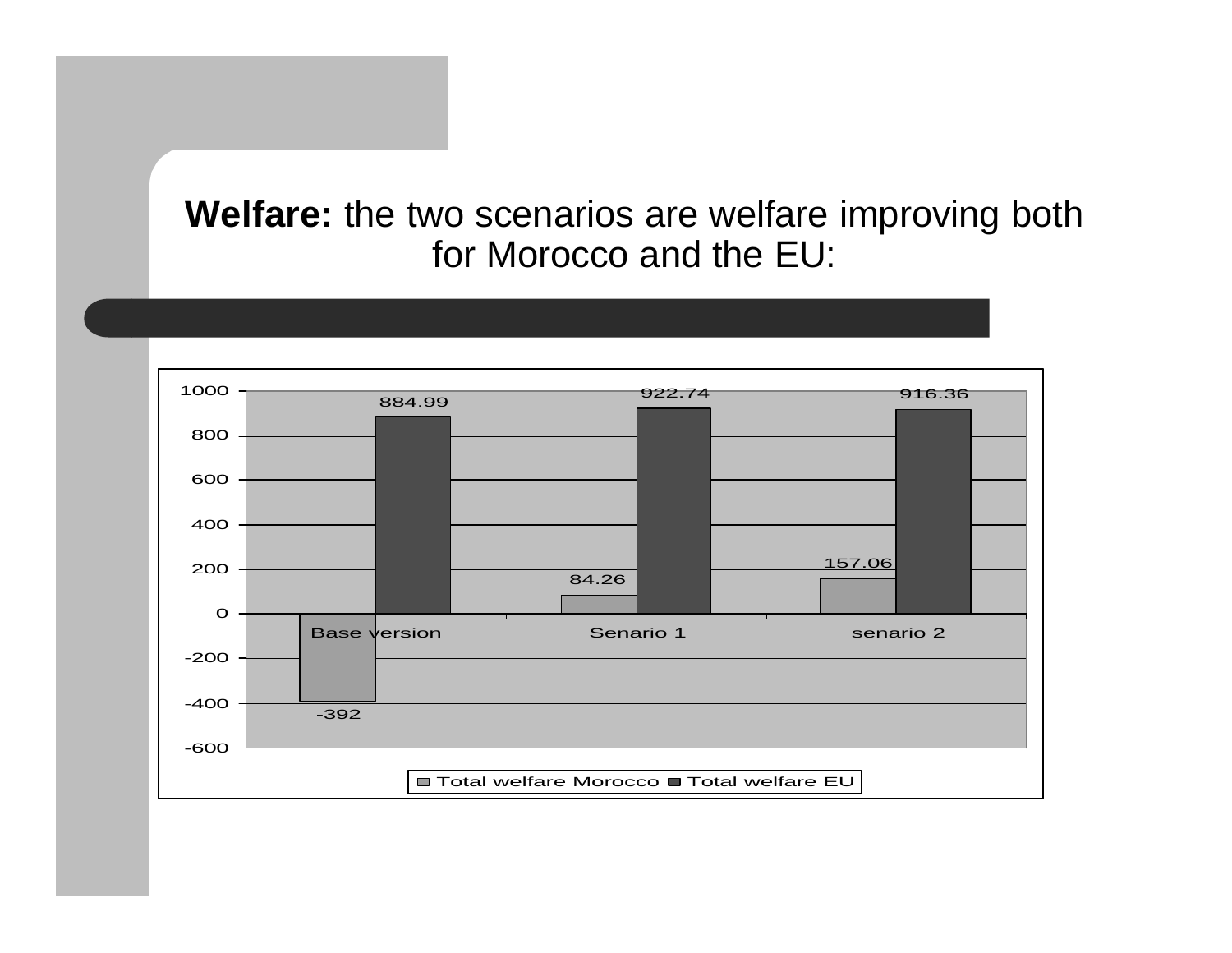#### **IV. Conclusions and policy recommendations**

- To sustain a FTA there is a need to make a win/win situation for all the partners
- In this case there is a need to include agriculture in the FTA to improve the situation of Morocco
- A win/win situation in this case needs to take into account the interests of both partners (progressive opening of the EU agriculture market)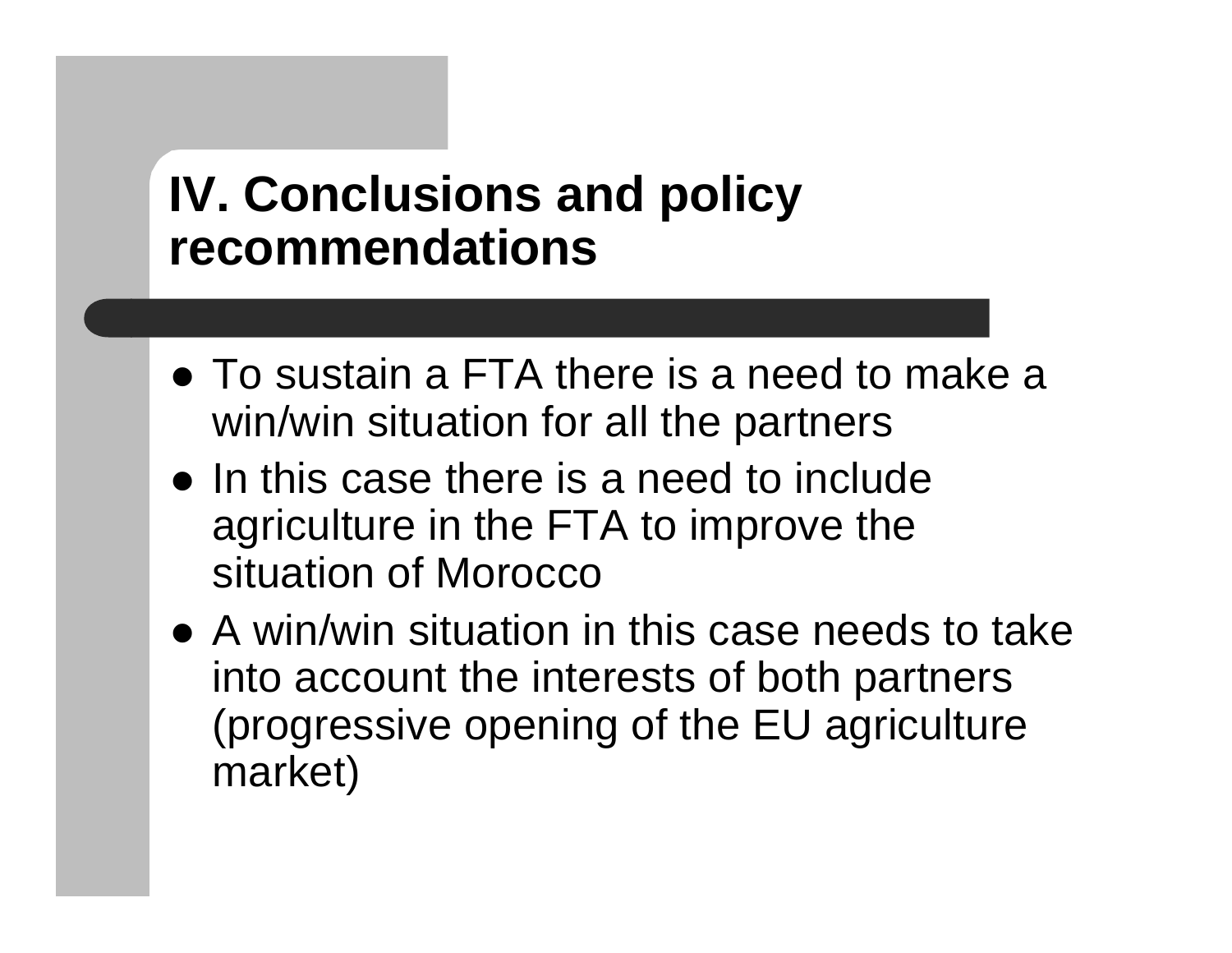### Imperfect competition in services

- Why services?
	- Large part of the economy: 43.2% in Morocco's economy => important welfare adjustments expected
- Welfare effects of the FTA liberalisation (with entry/exit) on Morocco with perfect competition in services (1) versus imperfect competition in services (2)
	- Welfare gains (2) as opposed to welfare losses (1)
	- Scale effects induce the

| y services?<br>Large part of the economy:                                                           |                                          | <b>FTA (1)</b> | <b>FTA (2)</b> |
|-----------------------------------------------------------------------------------------------------|------------------------------------------|----------------|----------------|
| 43.2% in Morocco's<br>$e$ conomy => important                                                       | <b>Total</b><br>welfare                  | $-16$          | 76.9           |
| welfare adjustments<br>expected                                                                     | <b>Allocative</b><br>efficienc           |                |                |
| lfare effects of the FTA!                                                                           | y                                        | 659.3          | 667.7          |
| ralisation (with entry/exit)<br>Morocco with perfect<br>npetition in services (1)                   | <b>Scale</b><br>effects                  |                |                |
| sus imperfect competition in <br>vices (2)<br>Welfare gains (2) as opposed<br>to welfare losses (1) | total<br>Scale effects<br>in<br>services | 68.8           | 158.9<br>90    |
| Scale effects induce the<br>changes                                                                 | <b>Terms of</b><br>trade                 | $-744.1$       | $-673.2$       |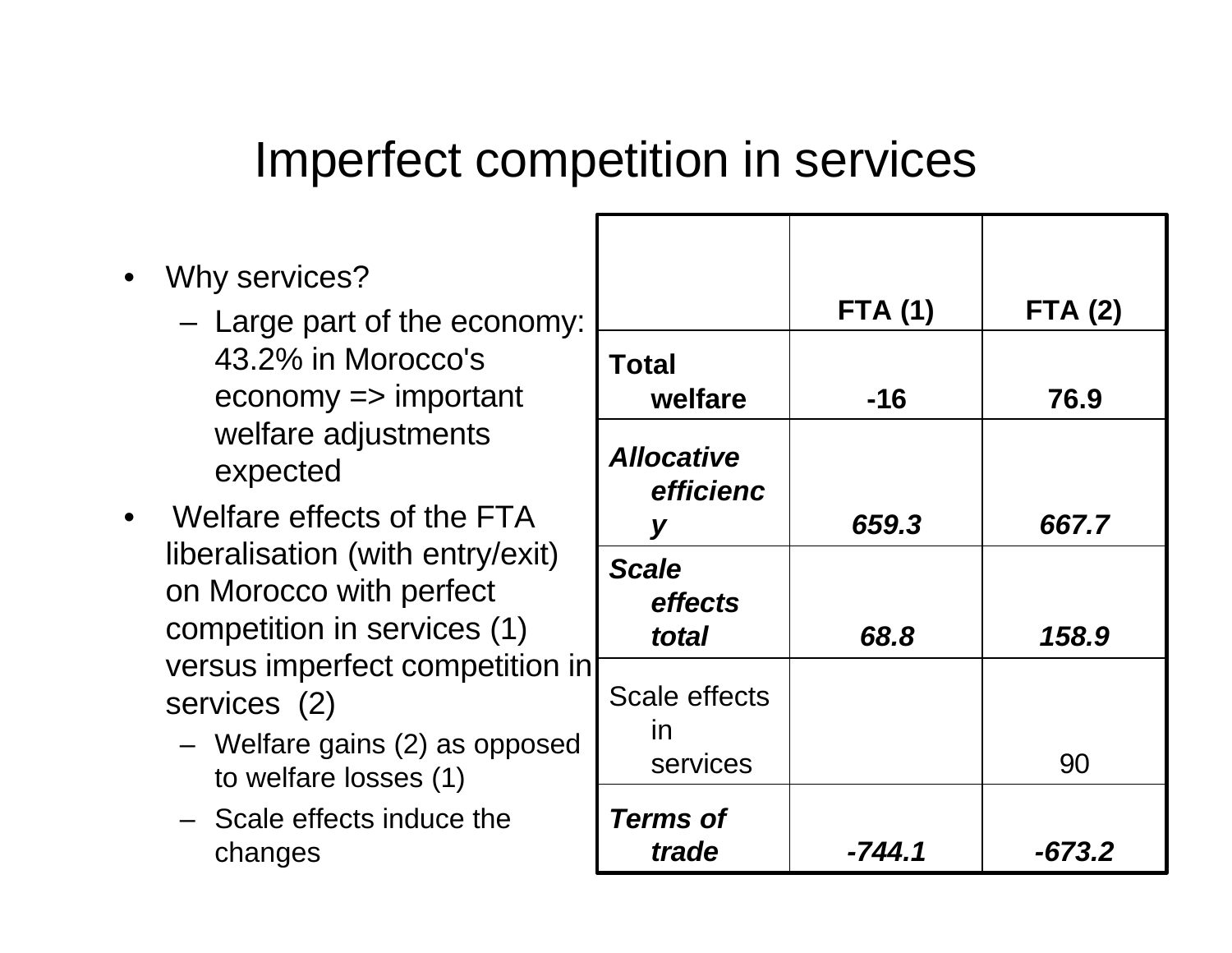### Services Liberalisation

- How to model services protection and liberalisation: big issue in analysing services
- Two experiments with imperfect competition in services:
	- 1. Without introducing services protection into the database
	- Implement import augmenting technical change in services via a shock to the *AMS* variable.
	- *AMS (" SRV" , "MOR")* = 20%
	- 2. With new services protection data
	- Introduce barriers to foreign presence in services via a tax on output (use Altertax)
	- *TO ("SRV" , "MOR")=-*4%
	- Use updated database as starting point for further simulations
	- Remove services barriers by eliminating the tax on output
	- How does this influence the welfare results?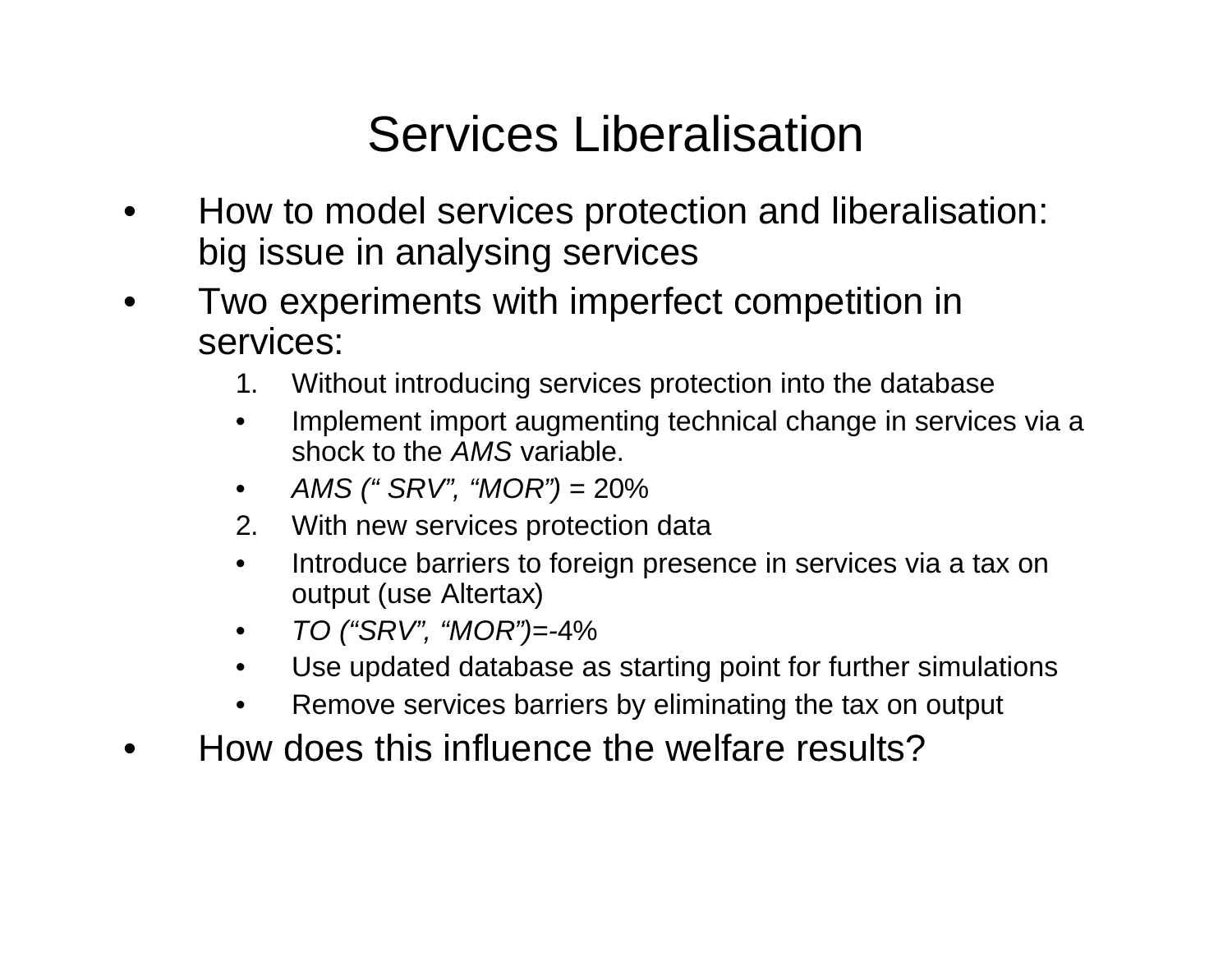#### FTA with services liberalisation

|                                                               | <b>FTA and Imperfect</b><br>competition in<br>services | <b>FTA and Services</b><br>liberalisation<br><b>AMS</b> | <b>FTA and Services</b><br>liberalisation<br><b>TO</b> |
|---------------------------------------------------------------|--------------------------------------------------------|---------------------------------------------------------|--------------------------------------------------------|
| <b>Total welfare</b>                                          | 76.9                                                   | 385.5                                                   | 290.9                                                  |
| <b>Allocative efficiency</b>                                  | 667.7                                                  | 672.3                                                   | 701.3                                                  |
| <b>Profit shifting</b>                                        | 125.3                                                  | 96.8                                                    | 159.1                                                  |
| <b>Scale effects</b>                                          | 158.9                                                  | 588.9                                                   | 389.2                                                  |
| <b>Output augmenting</b><br>technical change - all<br>sectors | 158.9                                                  | 325.7                                                   | 389.2                                                  |
| <b>Output augmenting</b><br>technical change -<br>services    | 90.0                                                   | 220.7                                                   | 312.6                                                  |
| Import augmenting<br>technical change only<br>from services   |                                                        | 259.5                                                   |                                                        |
| <b>Terms of trade</b>                                         | $-673.2$                                               | $-781.1$                                                | $-661.5$                                               |
| <b>Investment savings</b><br>term                             | $-76.5$                                                | $-94.7$                                                 | $-137.9$                                               |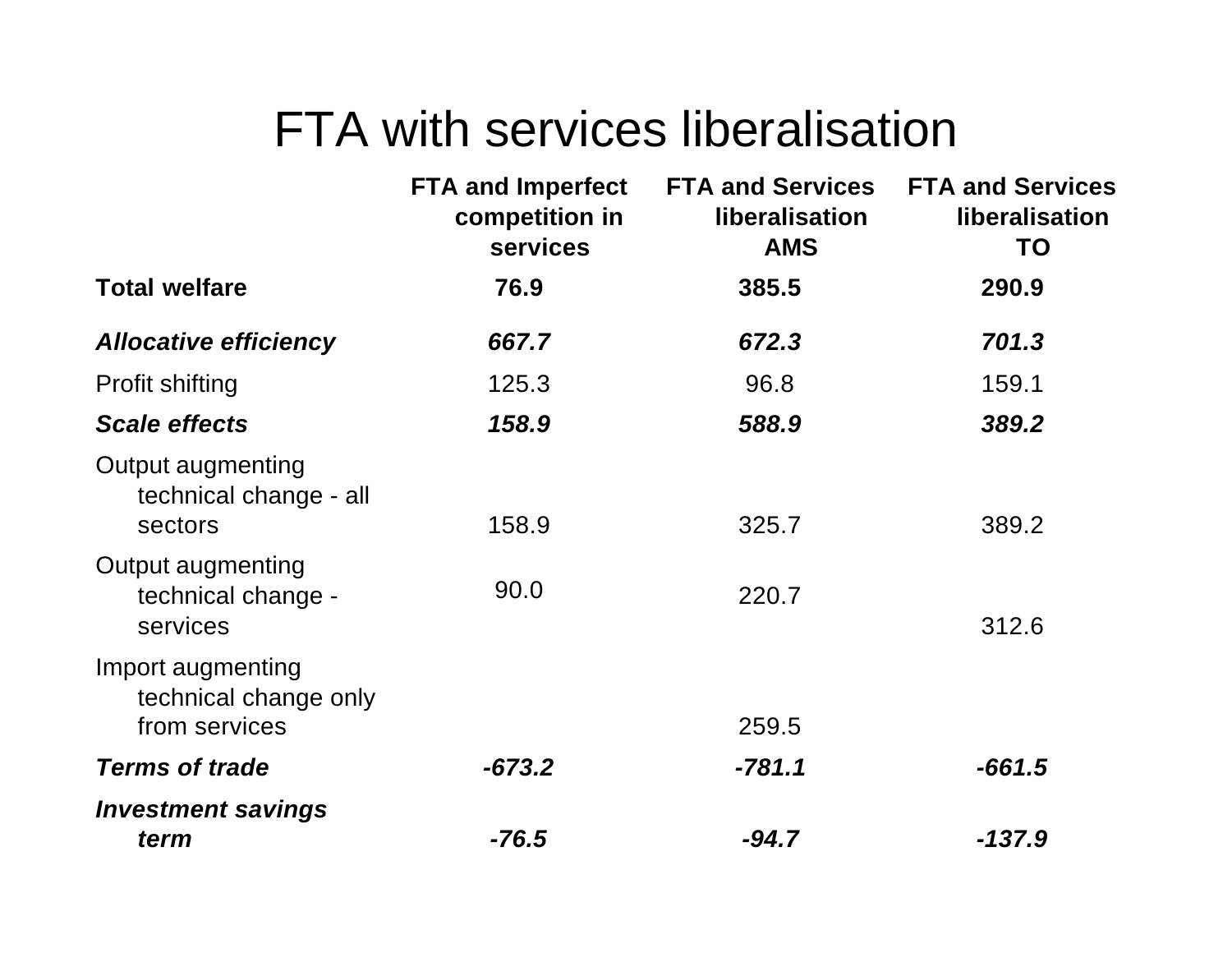# Static Welfare Effects of FTA on Morocco: What difference, if any, can imperfect competition make?

I. Does Imperfect Competition really matter?

|                              | <b>Imperfect Competition (2)</b> |              | <b>Perfect Competition (3)</b> |
|------------------------------|----------------------------------|--------------|--------------------------------|
|                              | <b>No Entry</b>                  | <b>Entry</b> |                                |
| <b>Total Welfare (1)</b>     | $-392$                           | $-16$        | $-73$                          |
| <b>Allocative Efficiency</b> | $-597$                           | 659          | 664                            |
| <b>Scale Economies</b>       | $-306$                           | 69           |                                |
| <b>Terms of Trade</b>        | $-683$                           | $-744$       | $-733$                         |
| Allocative Efficiency (4)    | $-597$                           | 659          | 664                            |
| <b>Profit Shifting</b>       | 149                              | 126          | 87                             |

Notes:

(1) In US 1997 millions.

(2) Elbehri, and Hertel (2004).

(3) Simulations performed in lab.

(4) Allocative Efficiency effects includes also effects coming from input, consumption, export, and import taxes.

|  | <b>Sources of Changes in Welfare:</b> |          |                                                           |        |
|--|---------------------------------------|----------|-----------------------------------------------------------|--------|
|  |                                       |          | $dV/V_F = tdm$ - mdp + [p + t - a]dX - Xa <sub>x</sub> dx |        |
|  | trade                                 | terms    | <b>Profit Shifting</b>                                    | Scale  |
|  | volume                                | of trade | effect                                                    | effect |
|  | effect                                | effect   |                                                           |        |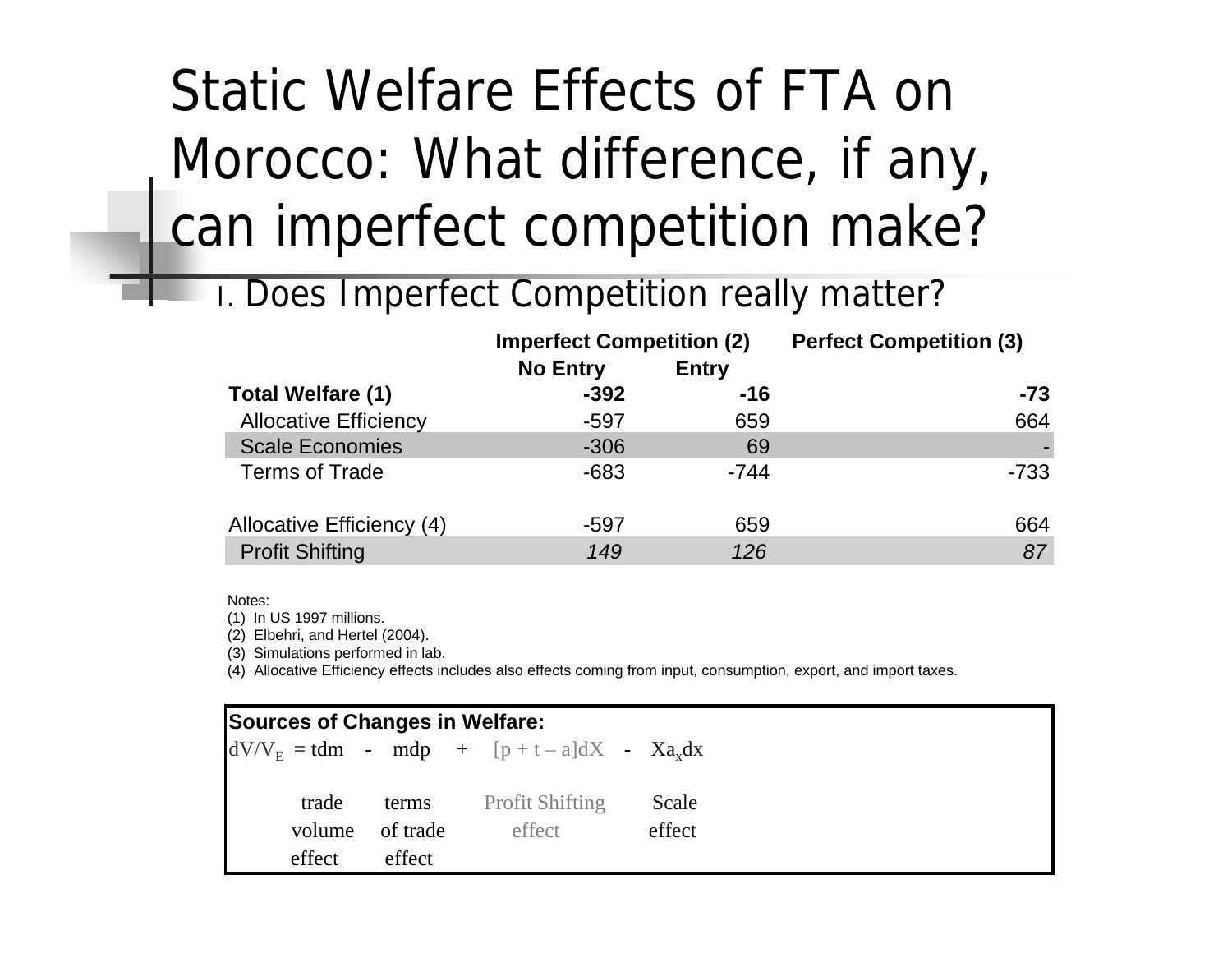#### II. Static Welfare Effects: What the perfect competition assumption misses.

A. Expected welfare effects from Scale economies [Check "OSCALE" in AnalyzeGE]

- Gains (or lower losses) when entry/exit is allowed

|       | No Entry | Entry |
|-------|----------|-------|
| Total | $-306$   | 69    |

 Intuition: As markets are opened to foreign competition, firms have to become more efficient (in particular those more export oriented) as they increase production, in order for them to stay in the market.

- B. Gains from profit shifting effects [Check "prodtax" in "A2", "Welfare Decomposition"]
- Markup discipline effect is less evident if entry/exit is allowed.
- Still, there might be significant welfare gains coming from "profit shifting effects" in certain industries.

*Example:*

|                     | <b>Motor Vehicles</b>                                     |  |
|---------------------|-----------------------------------------------------------|--|
| Markup (%)          | 3.4                                                       |  |
|                     | Decomposition of Profit shifting effect in Motor Vehicles |  |
| Industry output     | -65                                                       |  |
| Price               | -5                                                        |  |
| t                   |                                                           |  |
| ao                  | -3                                                        |  |
| <b>Total effect</b> | 130                                                       |  |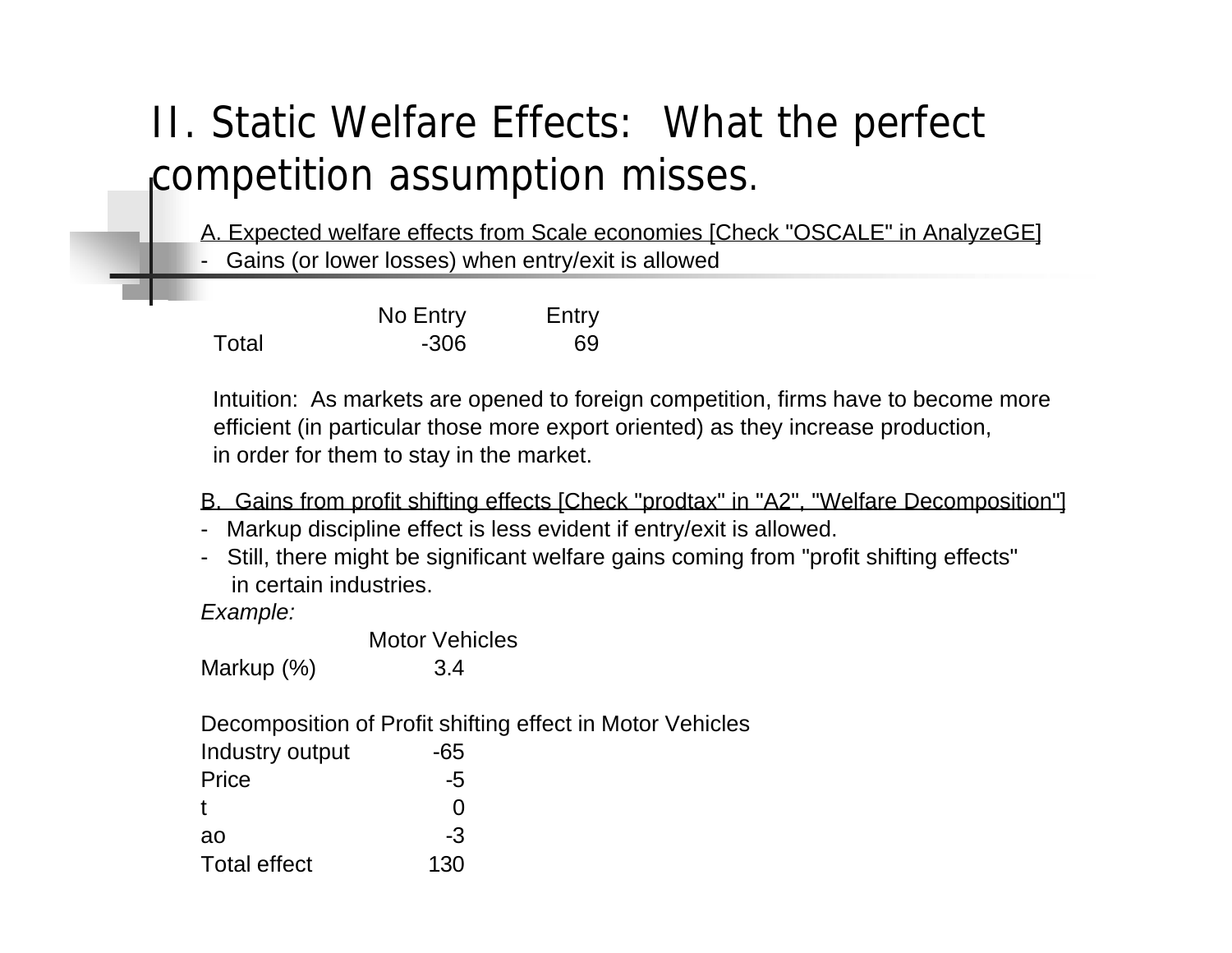# III. In summary…

- 1. Accounting for imperfect competition in a trade liberalization regime does make a difference in welfare effects. Depending on entry/exit assumptions, initial concentration levels, elasticities, and markups, total gains/losses in welfare could be greater or lower than under perfect competition.
- 2. If entry/exit is allowed, there might be scope for welfare gains coming from scale economies (not accounted for if trade liberalization modelling assumes perfect competition).
- 3. If entry/exit is allowed, the generation of markup discipline is less strong or may not be present at all. Still there might be welfare gains coming from profit shifting effects in certain industries (again, not accounted for if trade liberalization modelling assumes perfect competition).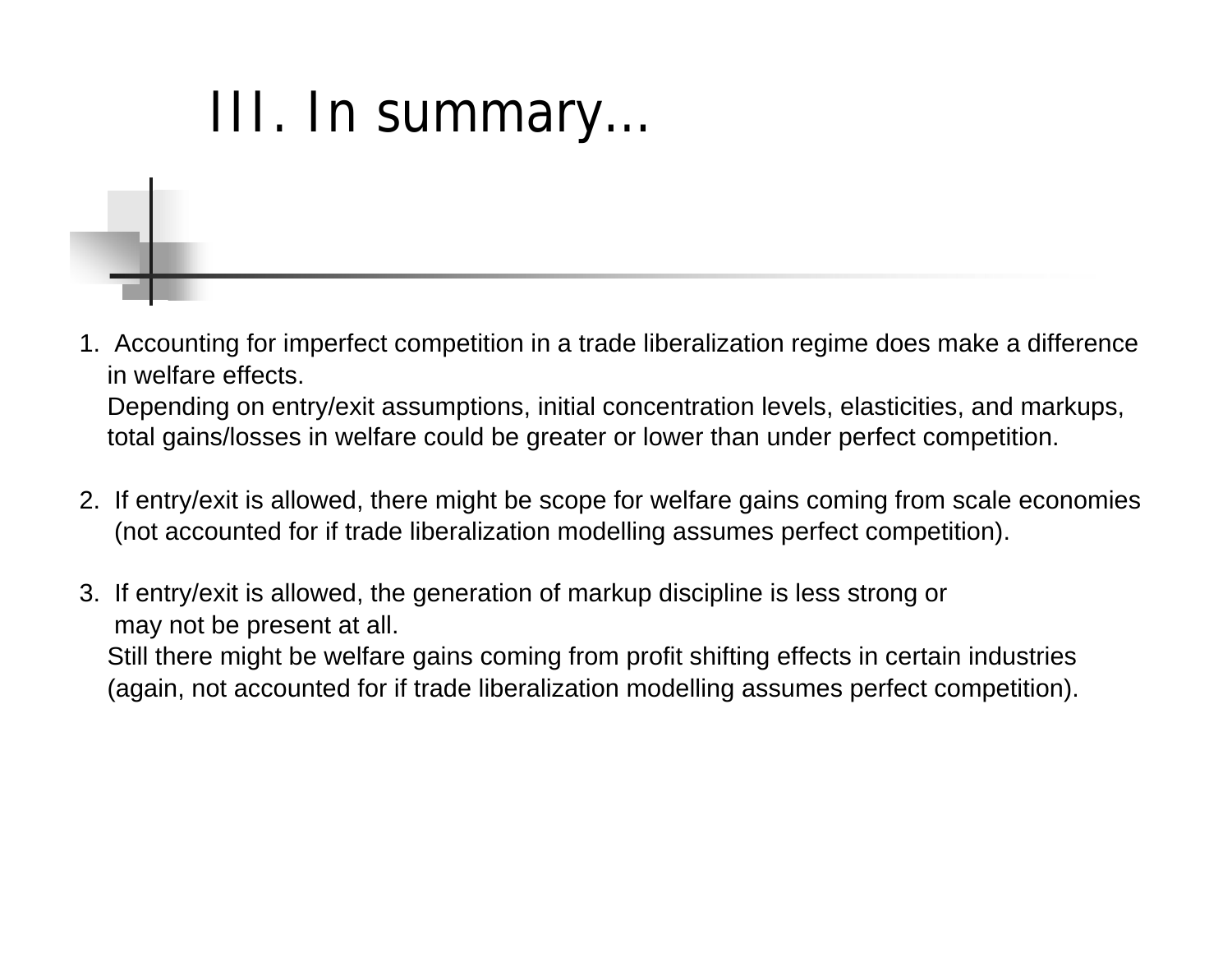#### **Consequences of Sequenced Trade Liberalization and Choice of Partners**

- This extension compares the potential impacts on Morocco's economy from implementing sequential trade liberalization.
- Assumptions
	- Morocco first engages in FTA with the EU. Then it implements multilateral liberalization that involves a 30% across the board cuts in all tariffs for Morocco, the EU and ROW.
	- Entry/exit, full employment closure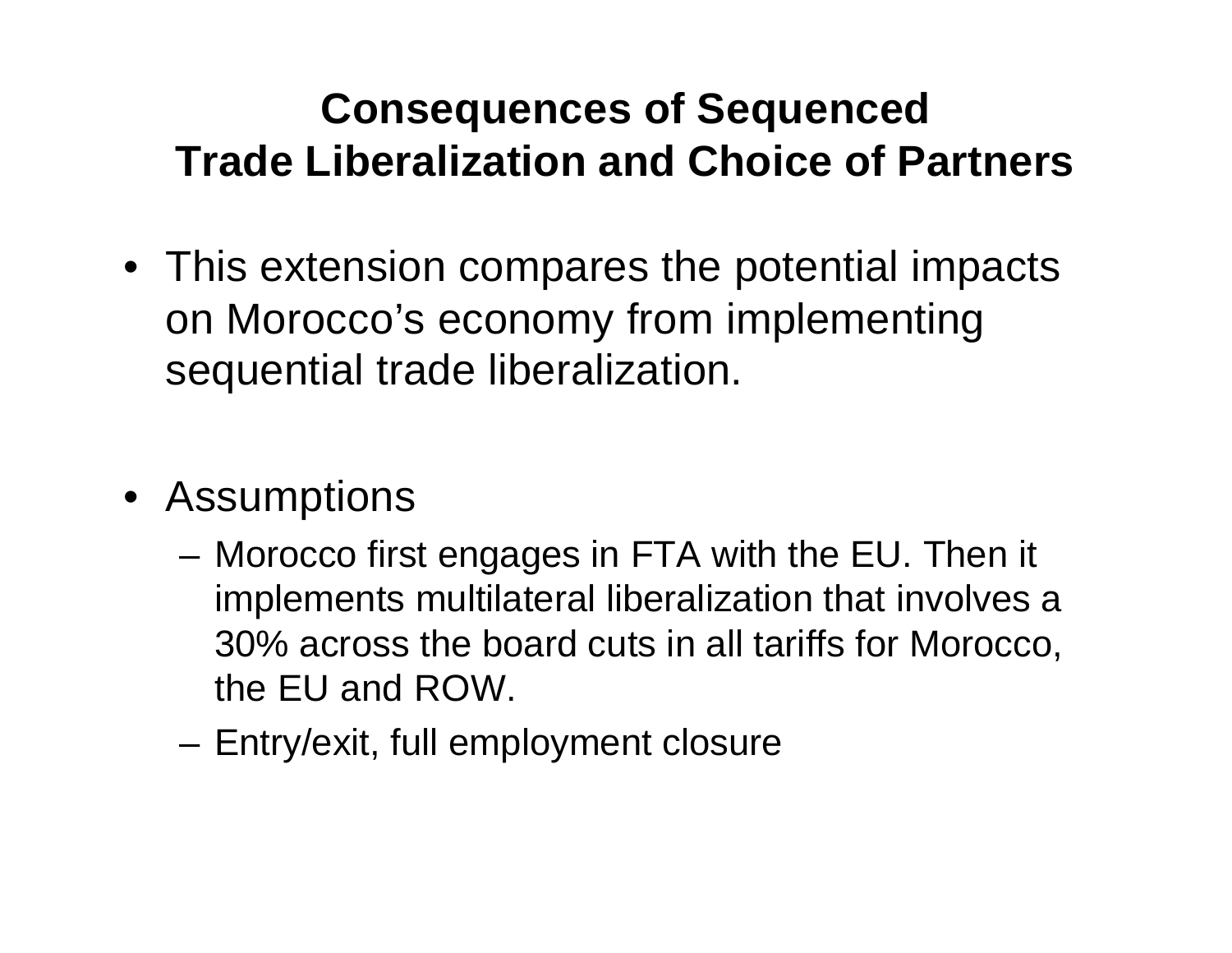#### Welfare effects of Multilateral liberalization, FTA and Sequenced liberalization

|                                        | ML       | <b>FTA</b> | <b>ML after FTA</b> |
|----------------------------------------|----------|------------|---------------------|
| <b>Total welfare</b>                   | 528.0    | $-16.0$    | 363.0               |
| <b>Allocative</b><br><b>Efficiency</b> | 656.7    | 659.3      | 359.5               |
| <b>Profit shifting</b>                 | $-8.7$   | 126.3      | $-75.3$             |
| <b>Others</b>                          | 665.5    | 533.0      | 490.0               |
| <b>Scale Economies</b>                 | 83.1     | 68.8       | 62.2                |
| Terms of trade                         | $-211.8$ | -744.1     | -58.6               |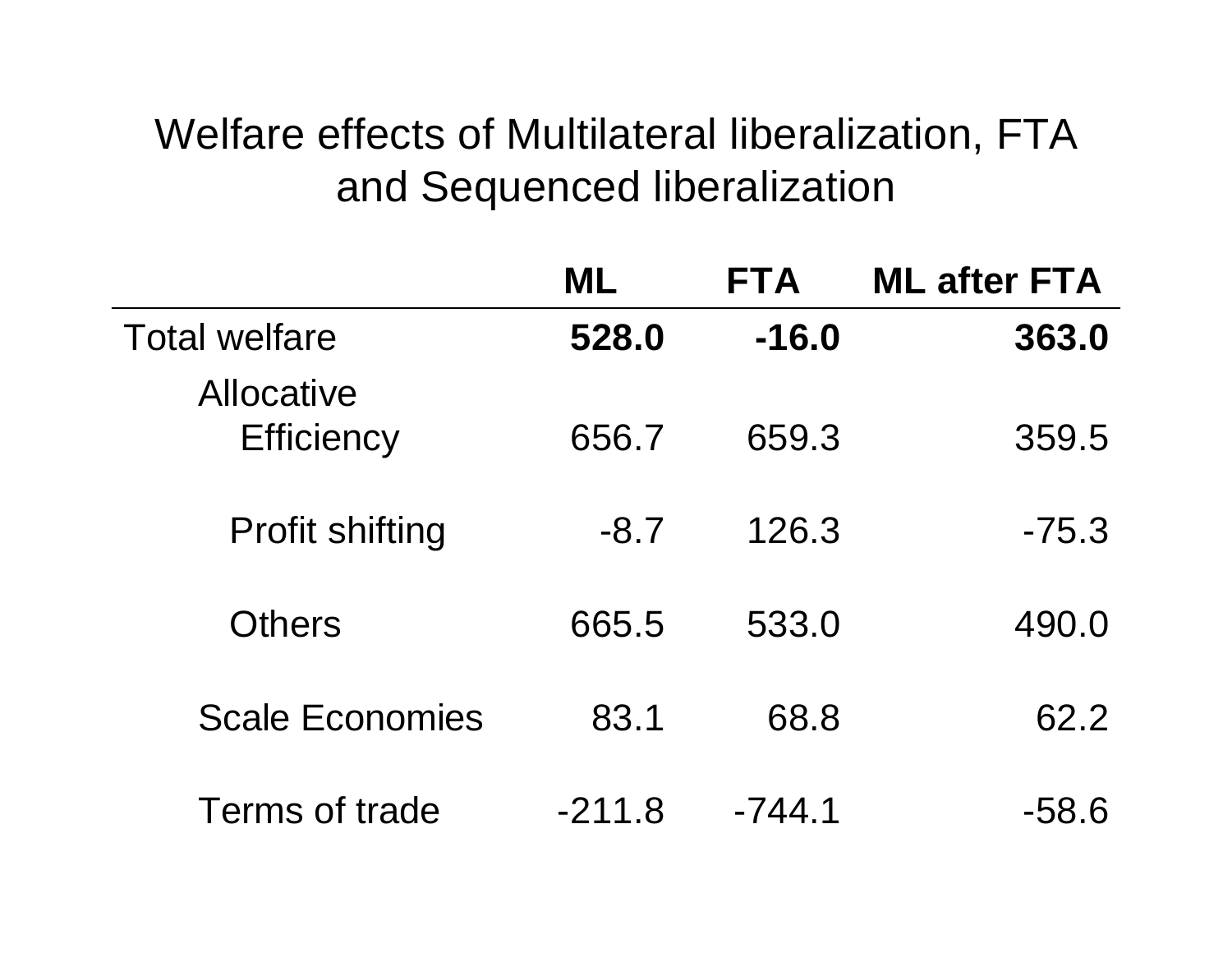#### Results from Three Trade Liberalization Percentage change in selected variables

|                    |        |            | Beverage & Tobacco  |      | Apparel    |                     |
|--------------------|--------|------------|---------------------|------|------------|---------------------|
|                    | ML     | <b>FTA</b> | <b>ML</b> after FTA | ML   | <b>FTA</b> | <b>ML</b> after FTA |
| q per firm         | 12.5   | 9.9        | 12.2                |      | 5.5 31.4   | $-2.1$              |
| sectoral q         | $-0.8$ | $-0.1$     | $-0.4$              | 1.2  | 15.3       | $-3.4$              |
| <b>IM from EU</b>  | 46.1   | 208.1      | 10.8                |      | 46.0 296.4 | $-2.2$              |
| <b>IM from ROW</b> | 19.4   | $-43.0$    | 36.6                | 43.1 | $-68.0$    | 89.7                |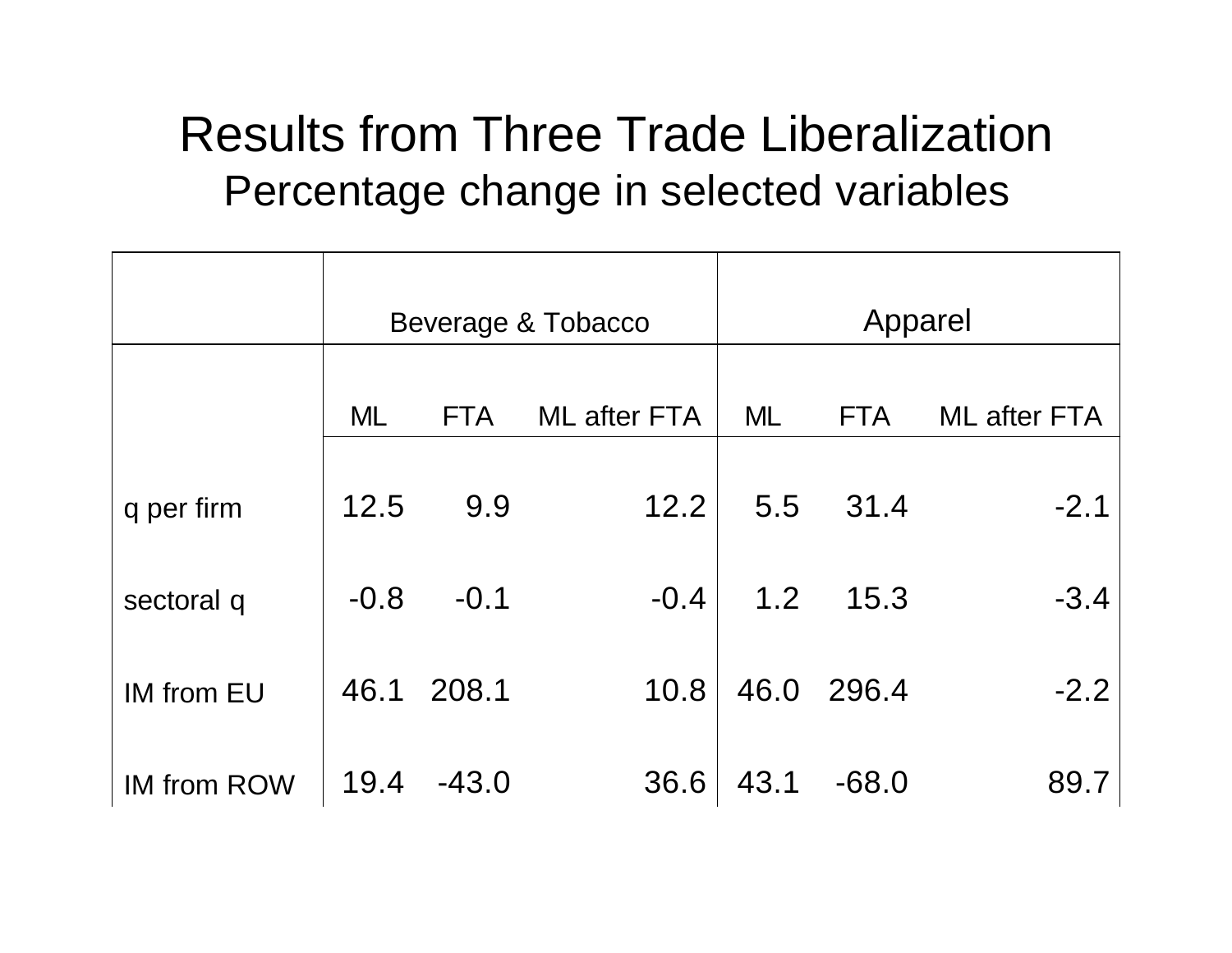# Which trading partner is best? *(Do you believe in free entry and exit?)*

| Partner             | EU     | <b>EU</b> | <b>ROW</b> | <b>ROW</b>  | <b>MFN</b> | <b>MFN</b> |
|---------------------|--------|-----------|------------|-------------|------------|------------|
| Entry/exit none     |        | free      | none       | free        | none       | free       |
| <b>Total</b>        | $-294$ | $-16$     | $-199$     | $-194$      | $-314$     | 30         |
| allocative          | 714    | 659       | 163        | $\mathbf 1$ | 912        | 912        |
| <b>Scale</b>        | $-330$ | 69        | $-124$     | $-7$        | $-398$     | 46         |
| <b>TOT &amp; IS</b> | $-678$ | $-744$    | $-238$     | $-283$      | $-827$     | $-917$     |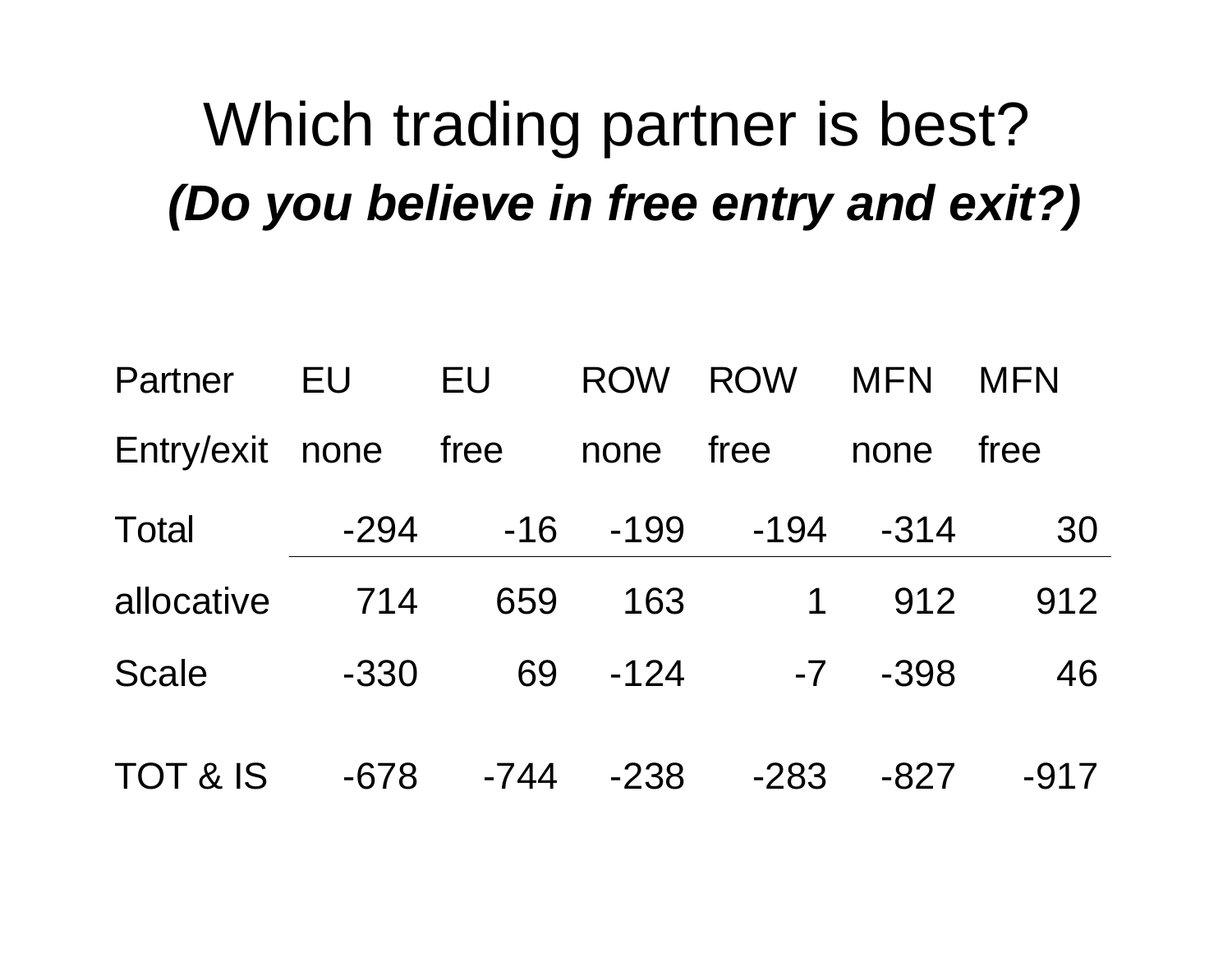When Morocco unilaterally opens mfrs, it loses different industries to different trading partners

|                          |              | Output shifts in million \$ |               |               |                          |                              |
|--------------------------|--------------|-----------------------------|---------------|---------------|--------------------------|------------------------------|
|                          | <b>EU/NE</b> | <b>EU/FE</b>                | <b>ROW/NE</b> | <b>ROW/FE</b> | <b>Scale</b><br>(FC/AVC) | <b>EU</b><br>import<br>share |
| Wood                     | $-201$       | $-289$                      | $-11$         | $-11$         | .129                     | 58%                          |
| Paper                    | $-215$       | $-297$                      | $-11$         | $-10$         | .252                     | 83%                          |
| Chemical                 | $-189$       | $-358$                      | 10            | 14            | .193                     | 71%                          |
| Metals,<br>machines      | $-643$       | $-919$                      | $-35$         | $-25$         | .096                     | 62%                          |
| <b>Motor</b><br>vehicles | $-430$       | $-730$                      | $-81$         | $-120$        | .340                     | 68%                          |
| Veg. oils<br>and fats    | 1            | $\overline{\mathcal{L}}$    | $-117$        | $-157$        | .187                     | 62%                          |
| Sugar<br>manuf.          | $-17$        | 6                           | $-706$        | $-1001$       | .117                     | $0\%$                        |